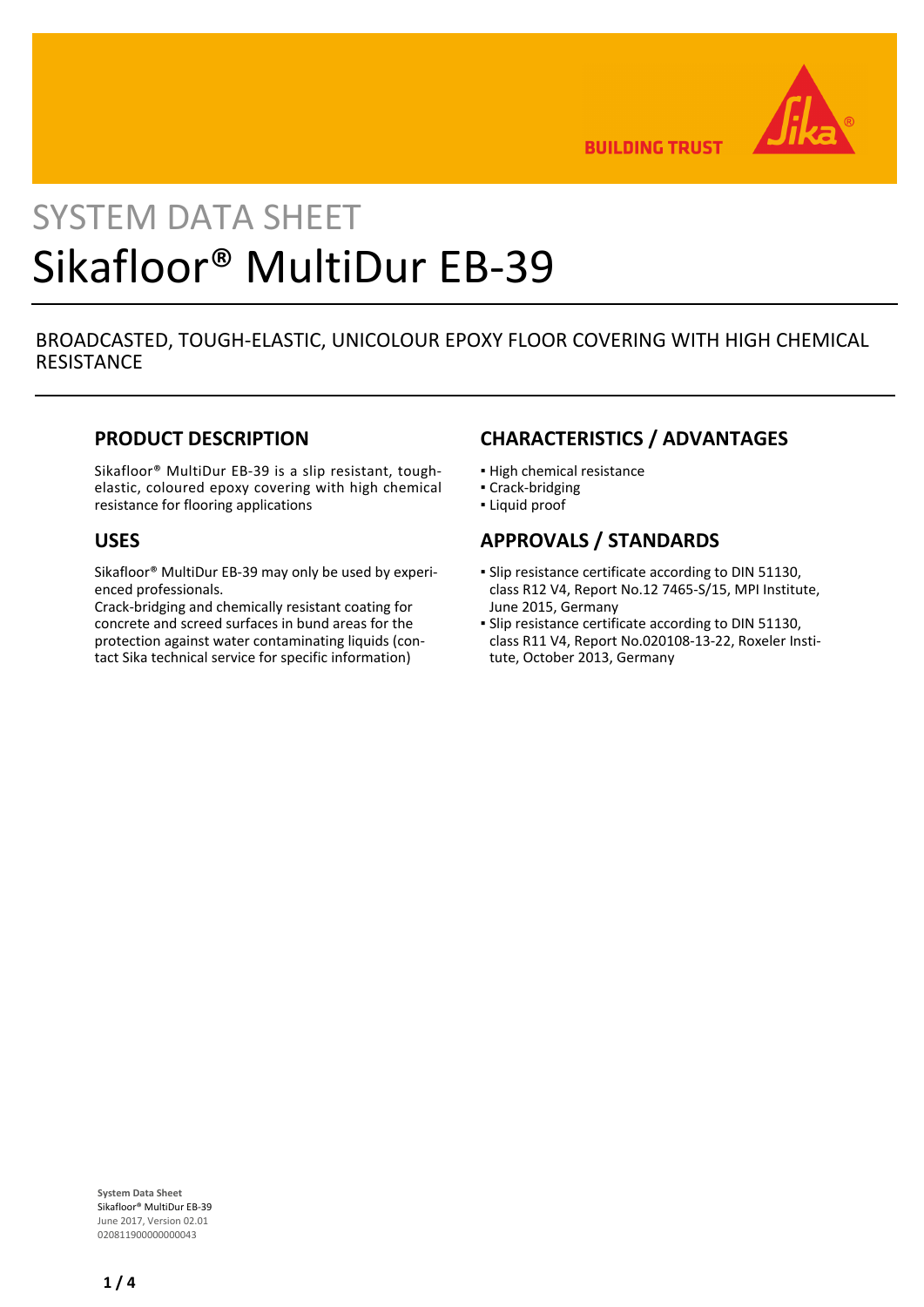#### **SYSTEM INFORMATION**

**System Structure**



#### **Sikafloor® MultiDur EB-39 system (~ 2–3 mm)**

| Sikafloor®-156/-161                                                                          |
|----------------------------------------------------------------------------------------------|
| Sikafloor®-390 N & broadcast with<br>silicon carbide 0.5-1.0 mm or<br>quartz sand 0.3-0.8 mm |
| Sikafloor®-390 N + 5 % by weight<br>Thinner C                                                |
|                                                                                              |

| Epoxy                               |
|-------------------------------------|
| Slip resistant, gloss finish        |
| Available in various colour shades. |
| $^{\sim}$ 2.0–3.0 mm                |
|                                     |

# **TECHNICAL INFORMATION**

| <b>Chemical Resistance</b> | Refer to the chemical resistance of Sikafloor®-390 N. Contact Sika technical<br>service for specific information.                                                      |                            |  |  |
|----------------------------|------------------------------------------------------------------------------------------------------------------------------------------------------------------------|----------------------------|--|--|
| <b>Thermal Resistance</b>  | Exposure*                                                                                                                                                              | Dry heat                   |  |  |
|                            | Permanent                                                                                                                                                              | $+50 °C$                   |  |  |
|                            | Short-term max. 7 d                                                                                                                                                    | $+80 °C$                   |  |  |
|                            | Short-term max. 12 h                                                                                                                                                   | $+100 °C$                  |  |  |
|                            | Short-term moist/wet heat* up to +80 °C where exposure is only occasion-<br>al (i.e. during steam cleaning etc.)<br>*No simultaneous chemical and mechanical exposure. |                            |  |  |
| Skid / Slip Resistance     | R <sub>12</sub> V <sub>8</sub><br>R <sub>11</sub> V <sub>4</sub>                                                                                                       | (DIN 51130)<br>(DIN 51130) |  |  |

# **APPLICATION INFORMATION**

| Consumption                | Sikafloor® MultiDur EB-39 system (~ 2-3 mm)     |                                                                            |                                 |  |  |
|----------------------------|-------------------------------------------------|----------------------------------------------------------------------------|---------------------------------|--|--|
|                            | <b>Coating System</b><br>Primer<br>Wearing coat | <b>Product</b>                                                             | Consumption                     |  |  |
|                            |                                                 | 1 × Sikafloor®-156/-161 ~0.3-0.5 kg/m <sup>2</sup>                         | $\approx$ 1.6 kg/m <sup>2</sup> |  |  |
|                            |                                                 | Sikafloor®-390 N (un-<br>filled)                                           |                                 |  |  |
|                            | Broadcast in excess                             | Silicon Carbide 0.5-1.0<br>mm or quartz sand<br>$0.3 - 0.8$ mm             | ~ 4–6 kg/m <sup>2</sup>         |  |  |
|                            | Top coat                                        | Sikafloor®-390 N + 5 % ~0.75-0.85 kg/m <sup>2</sup><br>by weight Thinner C |                                 |  |  |
| <b>Product Temperature</b> |                                                 | Please refer to the individual Product Data Sheet                          |                                 |  |  |

**System Data Sheet** Sikafloor® MultiDur EB-39 June 2017, Version 02.01 020811900000000043



**BUILDING TRUST**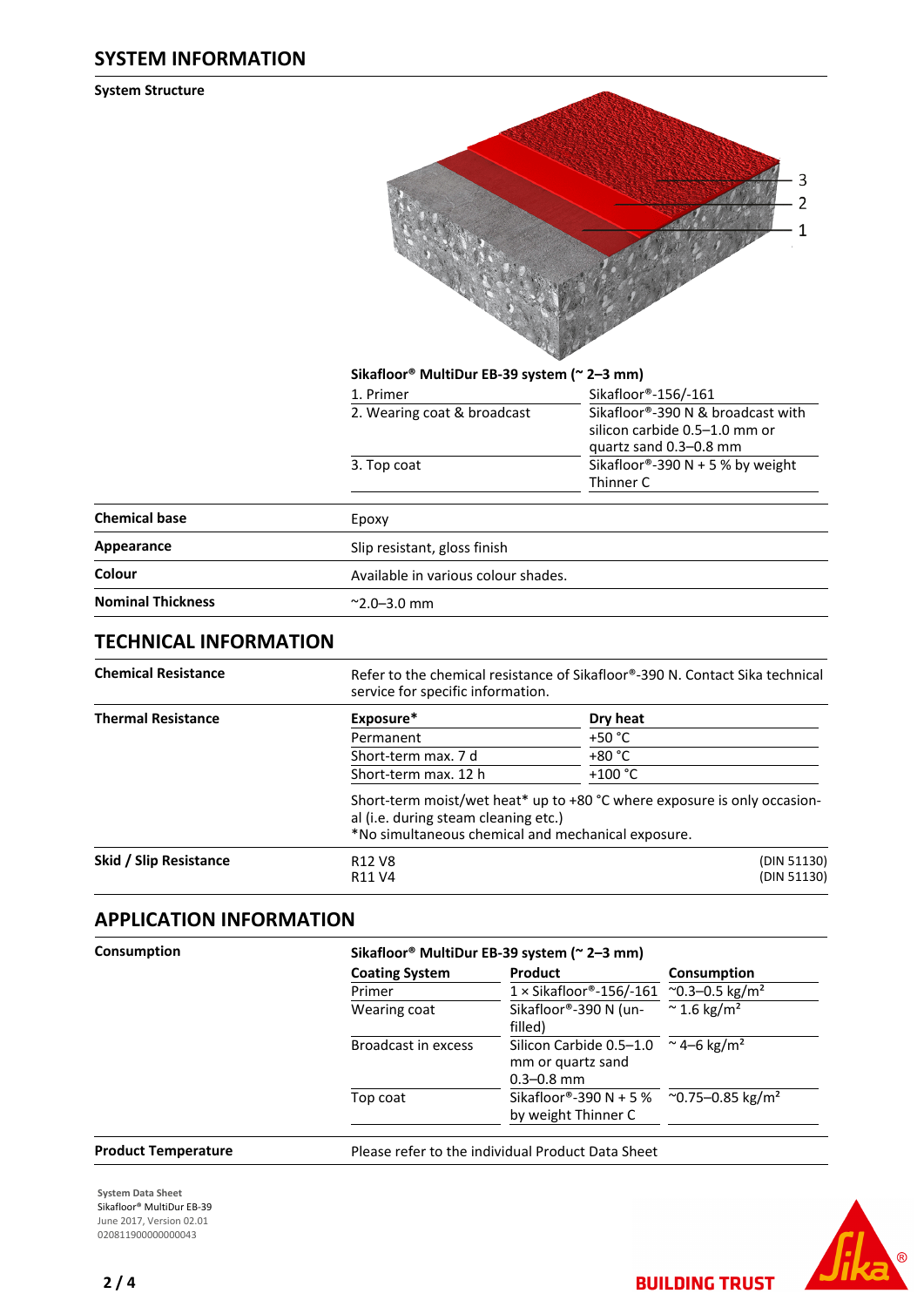| <b>Ambient Air Temperature</b>       | +10 °C min. $/$ +30 °C max.                                                                                                                                                                                                                                                                   |                                         |                     |                    |                |                                                                              |
|--------------------------------------|-----------------------------------------------------------------------------------------------------------------------------------------------------------------------------------------------------------------------------------------------------------------------------------------------|-----------------------------------------|---------------------|--------------------|----------------|------------------------------------------------------------------------------|
| <b>Relative Air Humidity</b>         | 80 % r.h. max.                                                                                                                                                                                                                                                                                |                                         |                     |                    |                |                                                                              |
| <b>Dew Point</b>                     | Beware of condensation!<br>The substrate and uncured floor must be at least 3 °C above dew point to<br>reduce the risk of condensation or blooming on the floor finish.                                                                                                                       |                                         |                     |                    |                |                                                                              |
| <b>Substrate Temperature</b>         | +10 °C min. $/$ +30 °C max.                                                                                                                                                                                                                                                                   |                                         |                     |                    |                |                                                                              |
| <b>Substrate Moisture Content</b>    | When performing application work with Sikafloor® MultiDur EB-39, the<br>substrate moisture content must not exceed 4 % pbw measured by<br>Tramex.<br>Test method: Sika®-Tramex meter, CM - measurement or Oven-dry-meth-<br>od.<br>No rising moisture according to ASTM (Polyethylene-sheet). |                                         |                     |                    |                |                                                                              |
| <b>Waiting Time / Overcoating</b>    | Before applying Sikafloor®-390 N on Sikafloor®-156/-161 allow:                                                                                                                                                                                                                                |                                         |                     |                    |                |                                                                              |
|                                      |                                                                                                                                                                                                                                                                                               | <b>Minimum</b><br>Substrate temperature |                     |                    | <b>Maximum</b> |                                                                              |
|                                      | $+10$ °C                                                                                                                                                                                                                                                                                      |                                         | 24 hours            |                    | 4 days         |                                                                              |
|                                      | $+20 °C$                                                                                                                                                                                                                                                                                      |                                         | 12 hours            |                    | 2 days         |                                                                              |
|                                      | +30 °C                                                                                                                                                                                                                                                                                        |                                         | 8 hours             |                    | 1 day          |                                                                              |
|                                      | Before applying Sikafloor®-390 N on Sikafloor®-390 N allow:                                                                                                                                                                                                                                   |                                         |                     |                    |                |                                                                              |
|                                      |                                                                                                                                                                                                                                                                                               | Minimum<br>Substrate temperature        |                     | <b>Maximum</b>     |                |                                                                              |
|                                      | $+10 °C$                                                                                                                                                                                                                                                                                      | 48 hours                                |                     | 3 days             |                |                                                                              |
|                                      | $+20 °C$                                                                                                                                                                                                                                                                                      |                                         |                     | 30 hours<br>2 days |                |                                                                              |
|                                      | +30 °C                                                                                                                                                                                                                                                                                        | 20 hours                                |                     | 30 hours           |                |                                                                              |
|                                      | Times are approximate and will be affected by changing ambient condi-<br>tions particularly temperature and relative humidity.                                                                                                                                                                |                                         |                     |                    |                |                                                                              |
| <b>Applied Product Ready for Use</b> | <b>Temperature</b>                                                                                                                                                                                                                                                                            |                                         | <b>Foot traffic</b> | Light traffic      |                | <b>Full cure</b>                                                             |
|                                      | $+10 °C$                                                                                                                                                                                                                                                                                      |                                         | $\approx$ 48 hours  | $\approx$ 6 days   |                | $\approx$ 10 days                                                            |
|                                      | $+20 °C$                                                                                                                                                                                                                                                                                      |                                         | $\approx$ 30 hours  | $~\sim$ 4 days     |                | $\sim$ 7 days                                                                |
|                                      | +30 °C                                                                                                                                                                                                                                                                                        | $\approx$ 20 hours                      |                     | $\sim$ 3 days      |                | $\approx$ 5 days                                                             |
|                                      |                                                                                                                                                                                                                                                                                               |                                         |                     |                    |                | For traffic with solid / hard wheeled lift trucks allow 3 weeks curing time. |

## **PRODUCT INFORMATION**

| Packaging<br>Please refer to the individual Product Data Sheets |                                                    |  |
|-----------------------------------------------------------------|----------------------------------------------------|--|
| <b>Shelf Life</b>                                               | Please refer to the individual Product Data Sheets |  |
| <b>Storage Conditions</b>                                       | Please refer to the individual Product Data Sheets |  |

## **MAINTENANCE**

#### **CLEANING**

Please refer to the Information Manual Sikafloor®- Cleaning Regime

# **FURTHER DOCUMENTS**

- **Sika<sup>®</sup> Information Manual Mixing & Applications of** Flooring systems
- **E** Sika<sup>®</sup> Information Manual Evaluation and Preparation of Surfaces for Flooring systems

# **LIMITATIONS**

- Do not apply Sikafloor® MultiDur EB-39 on substrates with rising moisture.
- Freshly applied Sikafloor® MultiDur EB-39 must be protected from damp, condensation and water for at least 24 hours.

**System Data Sheet** Sikafloor® MultiDur EB-39 June 2017, Version 02.01 020811900000000043

- The incorrect assessment and treatment of cracks may lead to a reduced service life and reflective cracking.
- For exact colour matching, ensure the Sikafloor®-390 N in each area is applied from the same control batch numbers.
- Under certain conditions, underfloor heating or high ambient temperatures combined with high point loading, may lead to imprints in the resin.
- **.** If heating is required do not use gas, oil, paraffin or other fossil fuel heaters, these produce large quantities of both CO2 and H2O water vapour, which may adversely affect the finish. For heating use only electric powered warm air blower systems.

**BUILDING TRUST**